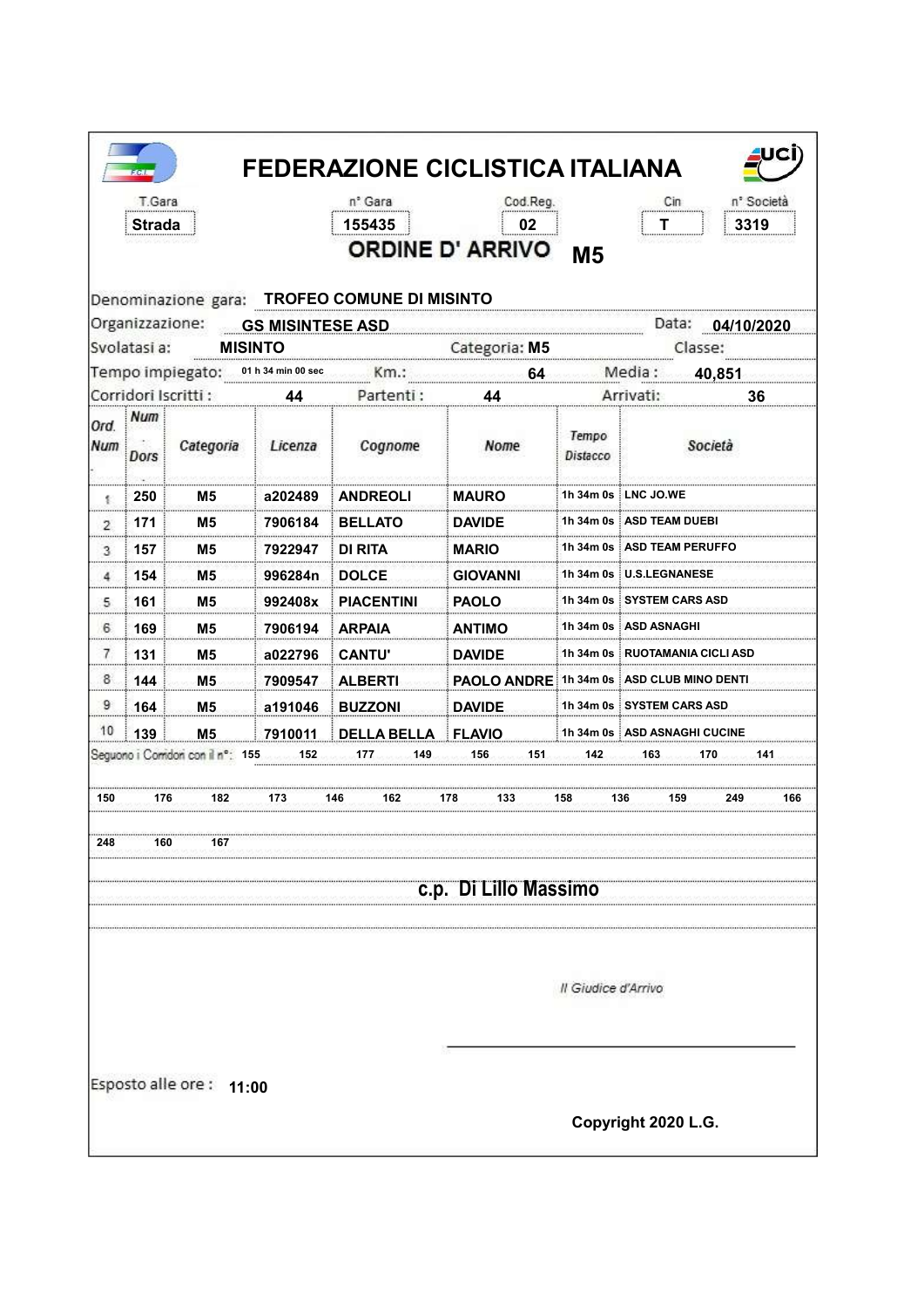| Denominazione gara: TROFEO COMUNE DI MISINTO<br>Organizzazione:<br>Data: 04/10/2020<br><b>GS MISINTESE ASD</b><br>Svolatasi a:<br><b>MISINTO</b><br>Categoria: M6<br>Classe:<br>Tempo impiegato:<br>Media:<br>01 h 34 min 00 sec<br>Km.:<br>40,851<br>64<br>Corridori Iscritti :<br>Partenti:<br>Arrivati:<br>21<br>21<br>Num<br>Tempo<br>Società<br>Categoria<br>Licenza<br>Cognome<br>Nome<br><b>Dors</b><br>Distacco<br>1h 34m 0s KILOMETROZERO<br>207<br>M6<br>864289e<br><b>SILVETTI</b><br><b>MANUEL A.</b><br>髪<br>1h 34m 0s<br><b>ECICLI BETTONI COSTA VOLPINO</b><br>195<br><b>FABIO</b><br>M6<br>a023139<br>GHILARDINI<br>$\overline{2}$<br>1h 34m 0s : ASD TEAM MARCO BONTEMPI.CO<br>198<br>M6<br><b>GIULIANO</b><br>7901313<br><b>STUCCHI</b><br>3<br>1h 34m 0s ASD LA VELOCE MELZO<br>194<br>M6.<br>7903328<br><b>GALLIAZZO</b><br><b>OSCAR MAURLE</b><br>4<br>1h 34m 0s SYSTEM CARS ASD<br>209<br>M6<br>a109399<br>5<br><b>PEZZETTI</b><br><b>ENRICO</b><br>1h 34m 0s i TEAM SEAL<br>6<br>201<br>am845079 CORTI<br>M6<br><b>MASSIMO</b><br>7<br>202<br>1h 34m 0s i ASD GAUV<br>M6<br>7963648<br><b>GIUSEPPE</b><br><b>MORANDI</b><br>8<br>208<br>M6<br>7952286<br><b>VOLONTE'</b><br><b>PIERENRICO</b><br>1h 34m 0s ASD TEAM BREDAQUARANTA JOI<br>9<br>191<br>1h 34m 0s BREVIARIO BONATE SOPRA<br>M <sub>6</sub><br>579370u<br><b>MARTINELLI</b><br><b>FERRUCCIO</b><br>10<br>204<br>1h 34m 0s CICLISTICA SEREGNO ASD<br>M <sub>6</sub><br>945115q<br><b>BRIVIO</b><br><b>ADELIO</b><br>212<br>210<br>205 |      | M <sub>6</sub> | 02<br><b>ORDINE D' ARRIVO</b> | 155435 |  | Strada |  |
|-------------------------------------------------------------------------------------------------------------------------------------------------------------------------------------------------------------------------------------------------------------------------------------------------------------------------------------------------------------------------------------------------------------------------------------------------------------------------------------------------------------------------------------------------------------------------------------------------------------------------------------------------------------------------------------------------------------------------------------------------------------------------------------------------------------------------------------------------------------------------------------------------------------------------------------------------------------------------------------------------------------------------------------------------------------------------------------------------------------------------------------------------------------------------------------------------------------------------------------------------------------------------------------------------------------------------------------------------------------------------------------------------------------------------------------------------------------------------------------------------------------------------|------|----------------|-------------------------------|--------|--|--------|--|
|                                                                                                                                                                                                                                                                                                                                                                                                                                                                                                                                                                                                                                                                                                                                                                                                                                                                                                                                                                                                                                                                                                                                                                                                                                                                                                                                                                                                                                                                                                                         |      |                |                               |        |  |        |  |
|                                                                                                                                                                                                                                                                                                                                                                                                                                                                                                                                                                                                                                                                                                                                                                                                                                                                                                                                                                                                                                                                                                                                                                                                                                                                                                                                                                                                                                                                                                                         |      |                |                               |        |  |        |  |
|                                                                                                                                                                                                                                                                                                                                                                                                                                                                                                                                                                                                                                                                                                                                                                                                                                                                                                                                                                                                                                                                                                                                                                                                                                                                                                                                                                                                                                                                                                                         |      |                |                               |        |  |        |  |
| Ord.<br>Num                                                                                                                                                                                                                                                                                                                                                                                                                                                                                                                                                                                                                                                                                                                                                                                                                                                                                                                                                                                                                                                                                                                                                                                                                                                                                                                                                                                                                                                                                                             | 14   |                |                               |        |  |        |  |
|                                                                                                                                                                                                                                                                                                                                                                                                                                                                                                                                                                                                                                                                                                                                                                                                                                                                                                                                                                                                                                                                                                                                                                                                                                                                                                                                                                                                                                                                                                                         |      |                |                               |        |  |        |  |
|                                                                                                                                                                                                                                                                                                                                                                                                                                                                                                                                                                                                                                                                                                                                                                                                                                                                                                                                                                                                                                                                                                                                                                                                                                                                                                                                                                                                                                                                                                                         | c.p. |                |                               |        |  |        |  |
|                                                                                                                                                                                                                                                                                                                                                                                                                                                                                                                                                                                                                                                                                                                                                                                                                                                                                                                                                                                                                                                                                                                                                                                                                                                                                                                                                                                                                                                                                                                         |      |                |                               |        |  |        |  |
|                                                                                                                                                                                                                                                                                                                                                                                                                                                                                                                                                                                                                                                                                                                                                                                                                                                                                                                                                                                                                                                                                                                                                                                                                                                                                                                                                                                                                                                                                                                         |      |                |                               |        |  |        |  |
|                                                                                                                                                                                                                                                                                                                                                                                                                                                                                                                                                                                                                                                                                                                                                                                                                                                                                                                                                                                                                                                                                                                                                                                                                                                                                                                                                                                                                                                                                                                         |      |                |                               |        |  |        |  |
|                                                                                                                                                                                                                                                                                                                                                                                                                                                                                                                                                                                                                                                                                                                                                                                                                                                                                                                                                                                                                                                                                                                                                                                                                                                                                                                                                                                                                                                                                                                         |      |                |                               |        |  |        |  |
|                                                                                                                                                                                                                                                                                                                                                                                                                                                                                                                                                                                                                                                                                                                                                                                                                                                                                                                                                                                                                                                                                                                                                                                                                                                                                                                                                                                                                                                                                                                         |      |                |                               |        |  |        |  |
| Seguono i Comidoni con il nº: 214                                                                                                                                                                                                                                                                                                                                                                                                                                                                                                                                                                                                                                                                                                                                                                                                                                                                                                                                                                                                                                                                                                                                                                                                                                                                                                                                                                                                                                                                                       |      |                |                               |        |  |        |  |
|                                                                                                                                                                                                                                                                                                                                                                                                                                                                                                                                                                                                                                                                                                                                                                                                                                                                                                                                                                                                                                                                                                                                                                                                                                                                                                                                                                                                                                                                                                                         |      |                |                               |        |  |        |  |
|                                                                                                                                                                                                                                                                                                                                                                                                                                                                                                                                                                                                                                                                                                                                                                                                                                                                                                                                                                                                                                                                                                                                                                                                                                                                                                                                                                                                                                                                                                                         |      |                |                               |        |  |        |  |
|                                                                                                                                                                                                                                                                                                                                                                                                                                                                                                                                                                                                                                                                                                                                                                                                                                                                                                                                                                                                                                                                                                                                                                                                                                                                                                                                                                                                                                                                                                                         |      |                |                               |        |  |        |  |
| Il Giudice d'Arrivo                                                                                                                                                                                                                                                                                                                                                                                                                                                                                                                                                                                                                                                                                                                                                                                                                                                                                                                                                                                                                                                                                                                                                                                                                                                                                                                                                                                                                                                                                                     |      |                |                               |        |  |        |  |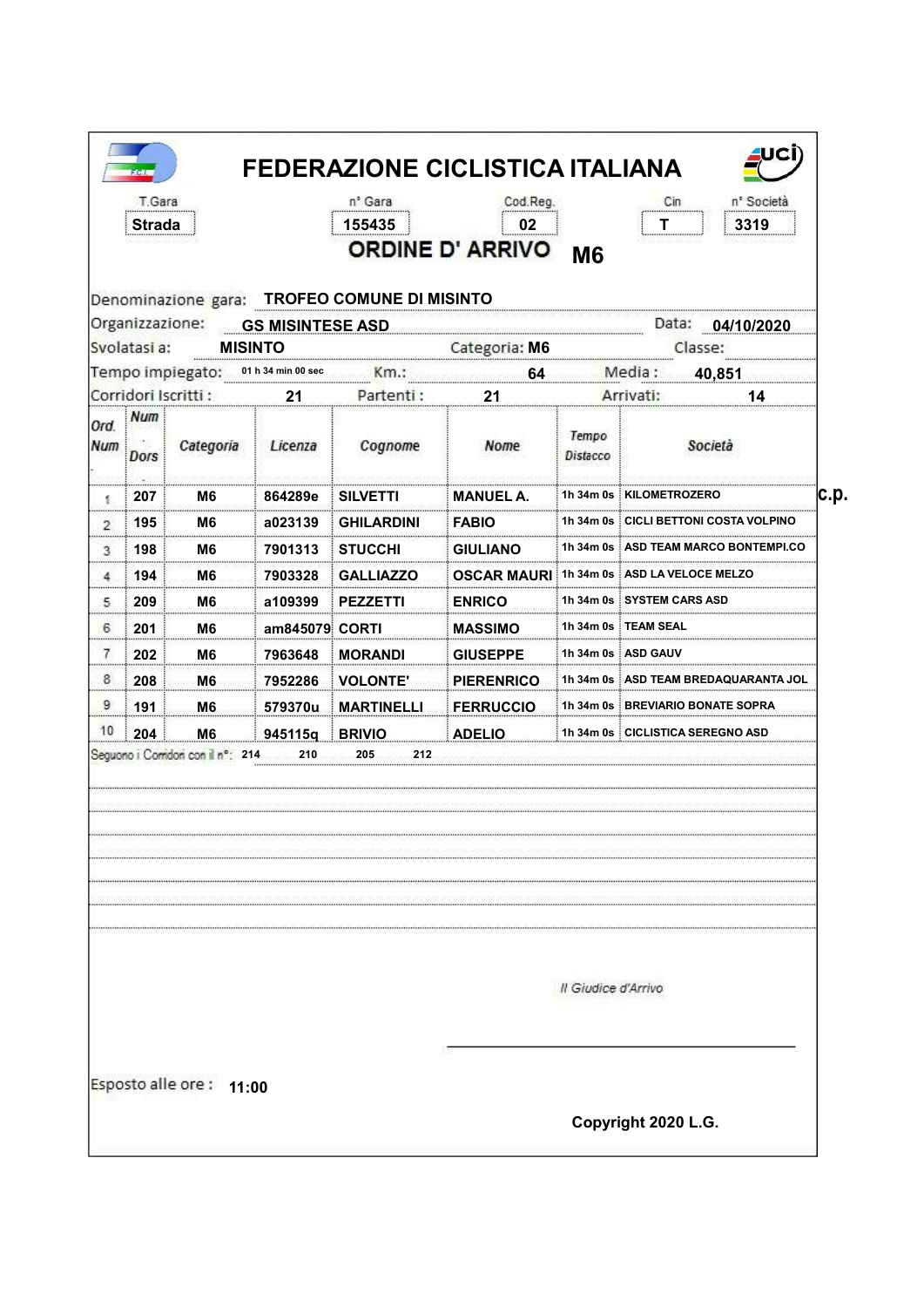|                    | T.Gara<br><b>Strada</b> |                                     |                | n° Gara<br>155435                            | Cod.Reg.<br>02 |                     | n° Società<br>Cin<br>3319<br>T,<br>ORDINE D'ARRIVO M7+M8+JWS+EWS+ |
|--------------------|-------------------------|-------------------------------------|----------------|----------------------------------------------|----------------|---------------------|-------------------------------------------------------------------|
|                    |                         | Organizzazione: GS MISINTESE ASD    |                | Denominazione gara: TROFEO COMUNE DI MISINTO |                |                     |                                                                   |
|                    | Svolatasi a:            |                                     | <b>MISINTO</b> |                                              |                |                     | Data: 04/10/2020<br>Categoria: M7+M8+JWS+EWS+Classe:              |
|                    |                         | Tempo impiegato: 01 h 34 min 00 sec |                |                                              | 64             |                     | Media:<br>40,851                                                  |
|                    |                         | Corridori Iscritti :                | 17             | Partenti:                                    | 17             |                     | Arrivati:<br>7                                                    |
| Ord.<br><b>Num</b> | Num<br>Dors             | Categoria                           | Licenza        | Cognome                                      | Nome           | Tempo<br>Distacco   | Società                                                           |
| 髪                  | : 224                   | M7                                  | a113384        | <b>FILIPAZZI</b>                             | LUIGI          |                     | 1h 34m 0s KILOMETROZERO                                           |
| $\mathcal{P}$      | 226                     | M7                                  | 7907433        | <b>CARRAIN</b>                               | <b>ROBERTO</b> |                     | 1h 34m 0s : ASD VELO CLUB CADORAGO                                |
| 3                  | 225                     | M7                                  | a195108        | <b>FONTANELLA</b>                            | <b>GAETANO</b> |                     | 1h 34m 0s   KILOMETROZERO                                         |
| 4.                 | 237                     | <b>EWS</b>                          | a132075        | <b>BIOLO</b>                                 | <b>MARTINA</b> |                     | 1h 34m 0s i SARTORIA CICLISTICA FAEMA                             |
| 5.                 | 227                     | M7                                  | 7906820        | <b>BALDUCCI</b>                              | <b>COSIMO</b>  |                     | 1h 34m 0s : ASD F.LLI RIZZOTTO COOP L                             |
| 6                  | 222                     | M7                                  | 516126d        | <b>SOLETTI</b>                               | <b>IVANO</b>   |                     | 1h 34m 0s   ASD BIKE AVENGERS                                     |
| 7<br>              | 220                     | M7                                  | 7927813        | <b>CANTU</b>                                 | <b>STEFANO</b> |                     | 1h 34m 0s i ASD AMICI                                             |
| 8                  |                         |                                     |                |                                              |                |                     |                                                                   |
| 9                  |                         |                                     |                |                                              |                |                     |                                                                   |
| 10                 |                         |                                     |                |                                              |                |                     |                                                                   |
|                    |                         | Seguono i Comdoni con il nº:        |                |                                              |                |                     |                                                                   |
|                    |                         |                                     |                |                                              |                | Il Giudice d'Arrivo |                                                                   |